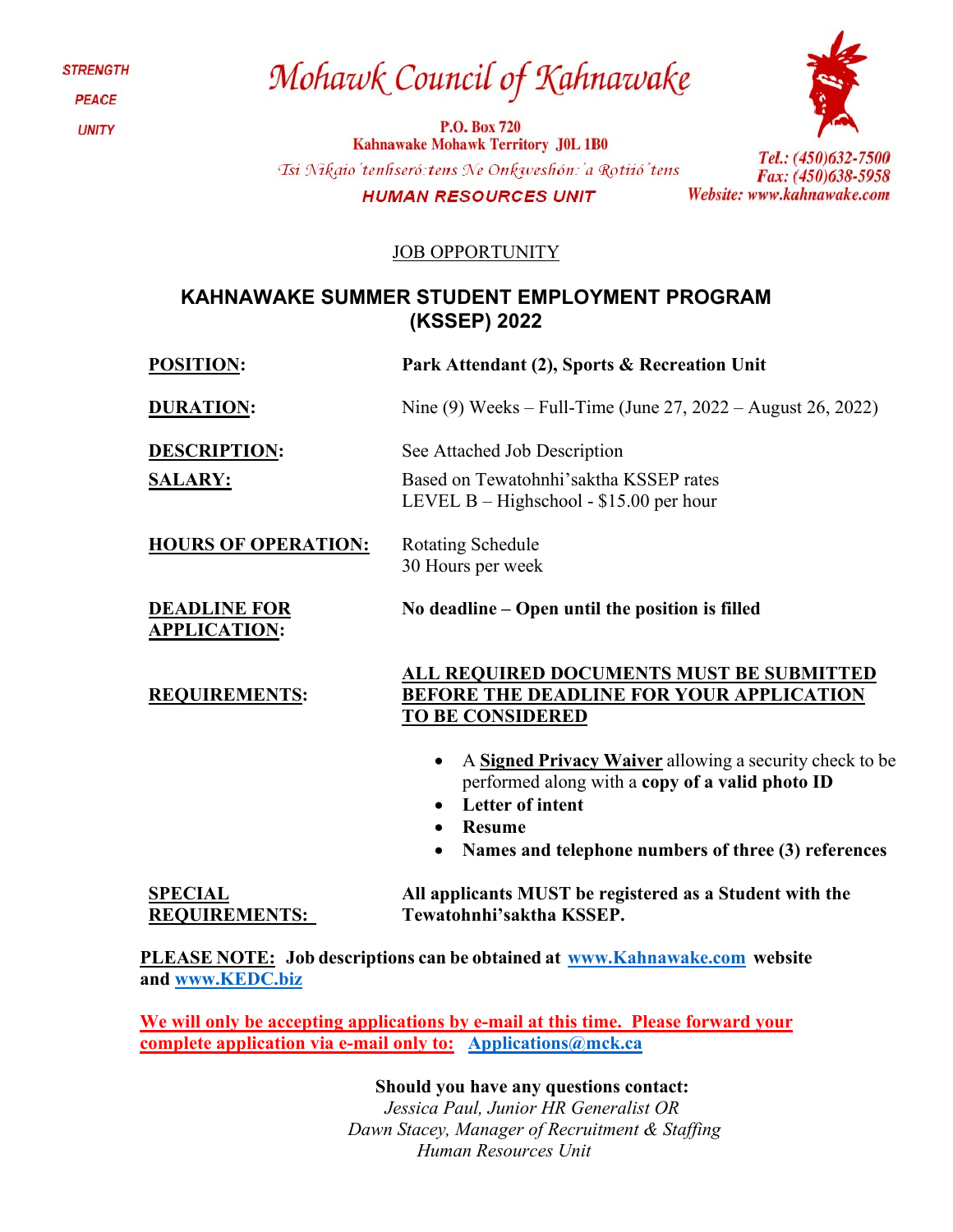**STRENGTH** 

**PEACE** 

**UNITY** 

# Mohawk Council of Kahnawake

**P.O. Box 720 Kahnawake Mohawk Territory J0L 1B0** 



Tsi Nikaio'tenhseró: tens Ne Onkweshón: 'a Rotiió' tens

**HUMAN RESOURCES UNIT** 

Tel.: (450)632-7500 Fax: (450)638-5958 Website: www.kahnawake.com

## **Job Description**

#### **GENERAL INFORMATION**

**Job Title: Division:**

**Terms:**

**Job Reports to:**

Park Attendant(s) (Kahnawake Beach/Mini Putt) Sports & Recreation Unit April 2022 9 weeks Fixed Term 30 hrs/wk General Manager of the Sports Complex and Facilities

#### **THE INCUMBENT**

**Name of Incumbent: Date of Hiring:** Name of Supervisor: Kenneth Kane

**Date of Job Description:**

#### **GENERAL JOB DESCRIPTION**

Under the supervision of the General Manager of the Sports Complex and Facilities, will perform duties related to the safety, security, maintenance and operation of the Kahnawà:ke Beach and Kahnawake Mini Putt. This position will require dealing with the public, have responsibility over concession sales, acting as caretaker for the venue and performing demonstrations of the activities held in the parks. Students may be placed at either venue depending upon schedule.

| <b>RESPONSIBILITIES</b>                                                                                                  | <b>TASKS</b>                                                                                                                                                                                                                                                                                                                                                                                                                                                                                                                                                                                                                                                                   |
|--------------------------------------------------------------------------------------------------------------------------|--------------------------------------------------------------------------------------------------------------------------------------------------------------------------------------------------------------------------------------------------------------------------------------------------------------------------------------------------------------------------------------------------------------------------------------------------------------------------------------------------------------------------------------------------------------------------------------------------------------------------------------------------------------------------------|
| Assumes<br>Responsibility for<br>Visitors of the<br>Kahnawake Mini<br><b>Putt/Sesame Park</b><br>and Kahnawake<br>Beach. | Addresses emergency situations (injuries, etc.) in a timely and<br>professional manner;<br>> Contacts Kahnawake Peackeepers/Kahnawake Fire Brigade in<br>case of emergency situation;<br>$\triangleright$ Ensures that visitors adhere to all venue safety rules;<br>$\triangleright$ Ensures rules and regulations affecting drug use and public<br>intoxication are followed up;<br>$\triangleright$ Deals with security issues as they occur, calling Peacekeepers,<br>communicating with visitors and contacting Immediate<br>Supervisor as needed;<br>$\triangleright$ Responsible for documenting emergency or security issues and<br>keeping shift logs after the fact; |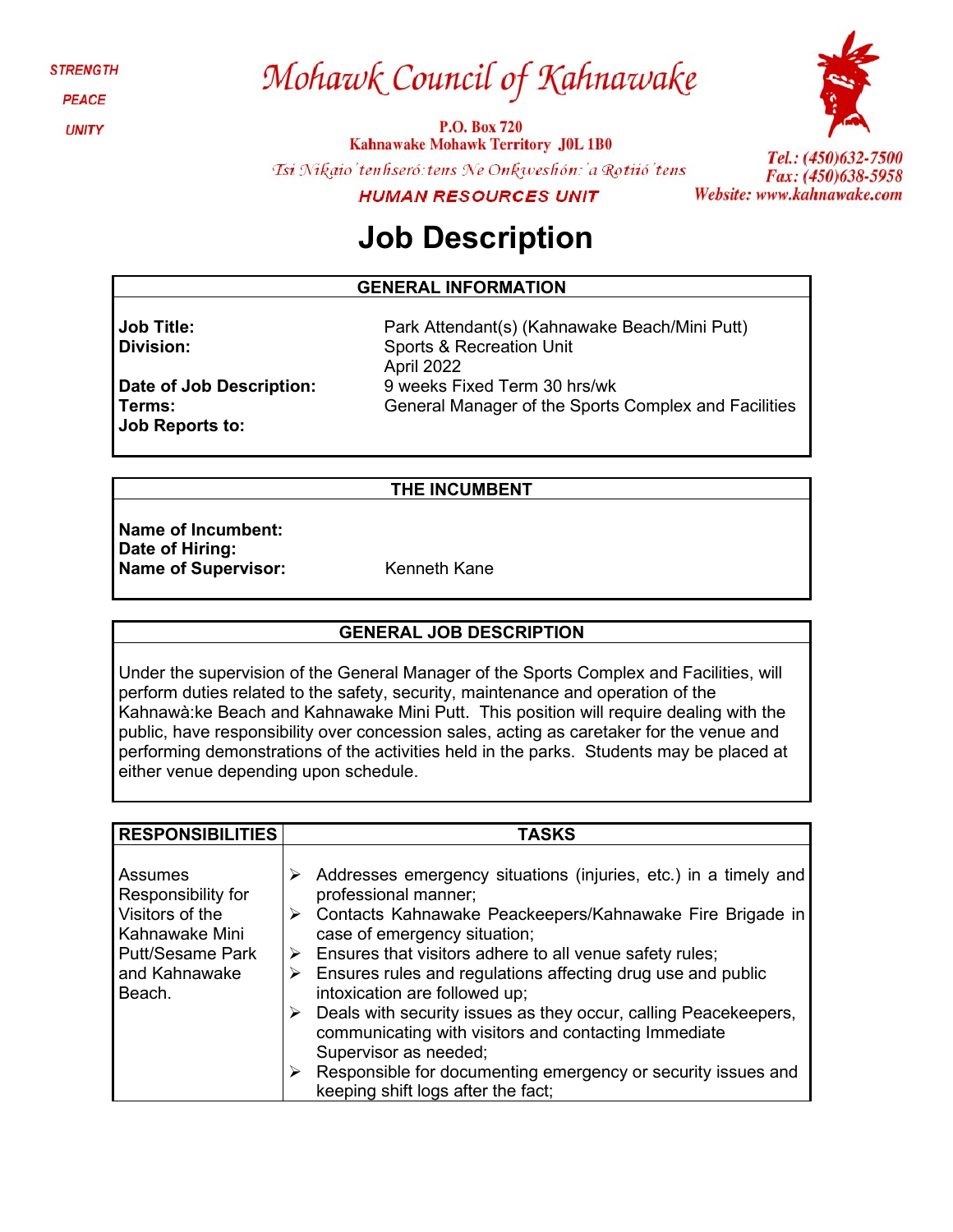|                                                                                         | Responsible for COVID-19 social distancing reminders at venue<br>➤<br>Responsible for reminding visitors of safety rules as needed;<br>➤<br>Responsible for receiving identification from guests in exchange<br>≻<br>for putters/ping pong paddles;<br>Ensures all equipment is handed in and ID returned before<br>⋗<br>guests leave;<br>Ensures all equipment is sanitized upon being returned;<br>≻<br>Ensures venue and playing area is free of broken glass, debris<br>≻<br>or other dangerous obstacles;<br>Ensures cleanliness of the Beach Rescue Station, Mini Putt<br>➤<br>Operations Station and performs regular sanitization of portable<br>washrooms; and<br>Ensures proper cleaning products are always in stock or<br>⋗<br>requisitioned. |  |
|-----------------------------------------------------------------------------------------|-----------------------------------------------------------------------------------------------------------------------------------------------------------------------------------------------------------------------------------------------------------------------------------------------------------------------------------------------------------------------------------------------------------------------------------------------------------------------------------------------------------------------------------------------------------------------------------------------------------------------------------------------------------------------------------------------------------------------------------------------------------|--|
| Ensures the daily<br>operations of the<br>Venue                                         | Responsible for sales (ice cream, water, etc. no cooking) and<br>≻<br>keeping a sales sheet;<br>Responsible for helping with cashout of the concession each<br>➤<br>night; and<br>Responsible for taking inventory each shift.<br>➤                                                                                                                                                                                                                                                                                                                                                                                                                                                                                                                       |  |
| Performs Minor<br>Animation as part of<br>the Keep on Movin'<br>Kahnawake<br>Program    | Responsible for learning the rules and instructing/advising<br>$\blacktriangleright$<br>visitors on miniature golf and table tennis if requested; and<br>Performs minor animation/sport demonstrations if requested.<br>≻                                                                                                                                                                                                                                                                                                                                                                                                                                                                                                                                 |  |
| $\triangleright$ Performs other job related duties as directed by immediate supervisor. |                                                                                                                                                                                                                                                                                                                                                                                                                                                                                                                                                                                                                                                                                                                                                           |  |

### **ACCOUNTABILITY**

- $\triangleright$  To monitor visitors and maintain safety practices and procedures,
- $\triangleright$  To ensure work is performed in an efficient and timely manner,
- $\triangleright$  To make rapid decisions regarding the safety and security of staff and visitors regarding the mini putt, sensory playground and table tennis courts
- $\triangleright$  To be responsible for cash handling and inventory
- $\triangleright$  To use discretion and handle safety and security issues with Visitors,
- $\triangleright$  To ensure supervision of Visitors;
- $\triangleright$  To ensure the cleanliness and routine maintenance of the premises
- $\triangleright$  To deal with internal and external clients in a tactful, discrete and courteous manner;
- $\triangleright$  To maintain confidentiality;
- To adhere to the MCK Administration Manual-Personnel Policy and Kanienkeha Language Initiatives.